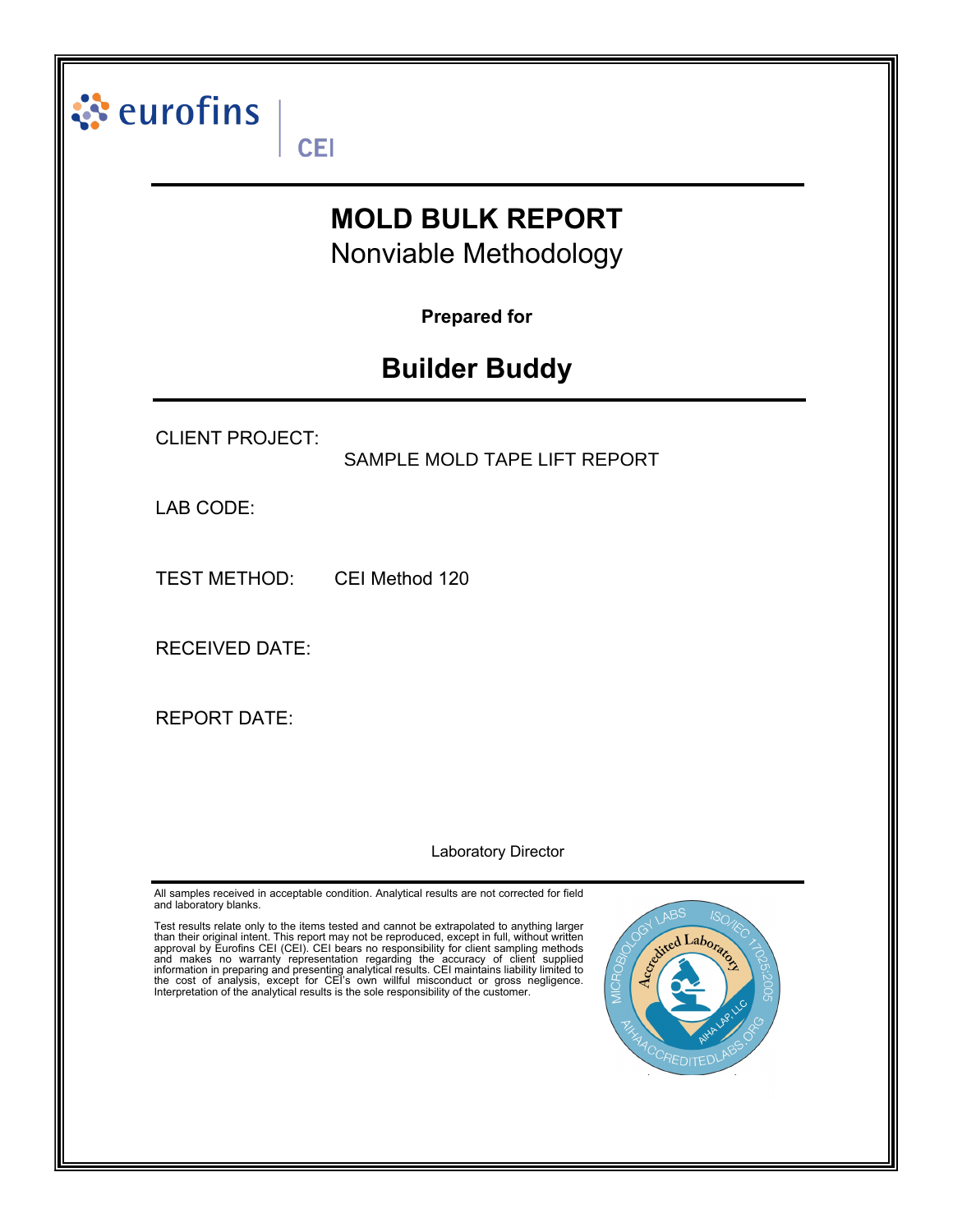



## **Fungal Characterization**

**CEI** 

**CLIENT: Builder Buddy** 

Asheville, NC 28806

**PROJECT:** 

Lab Code: **Date Received:** Date Analyzed: Date Reported: **Sampling Method:** 

| <b>SAMPLE LOCATION</b><br><b>CLIENT ID</b><br><b>IDENTIFICATION</b><br><b>RATING</b><br>LAB ID<br>B190 4873<br>Front Right Guest Br.<br>Aspergillus/Penicillium<br>5<br>Ceiling |  |  | <b>MOLD GROWTH</b> |  |                           |  |  |
|---------------------------------------------------------------------------------------------------------------------------------------------------------------------------------|--|--|--------------------|--|---------------------------|--|--|
|                                                                                                                                                                                 |  |  |                    |  |                           |  |  |
|                                                                                                                                                                                 |  |  |                    |  |                           |  |  |
|                                                                                                                                                                                 |  |  |                    |  | Fungal mycelial fragments |  |  |
| Basement Door Trim<br>5<br>Aspergillus/Penicillium<br>B <sub>190</sub> 4872                                                                                                     |  |  |                    |  |                           |  |  |
|                                                                                                                                                                                 |  |  |                    |  | Fungal mycelial fragments |  |  |

\* Periconia/Smuts includes Myxomycetes

**ANALYST:** 

## **APPROVED BY:**

Laboratory Director

## **MOLD GROWTH RATING**

- 0 No fungal matter was detected; Debris present is not consistent with fungal matter.
- 1. Trace amount of fungal matter detected; A few random appearances of fungal matter indicated. Probably due to settling. Does not indicate active growth.
- 2 Up to 25% of the sample surface is covered with fungal matter; Probably indicates active growth at some point in time.
- 3 26%-50% of the sample surface is covered with fungal matter; Indicates active growth at some point in time.
- 4 51%-75% of the sample surface is covered with fungal matter; Indicates active growth at some point in time.
- 5 >75% of the sample surface is covered with fungal matter; Indicates active growth at some point in time.